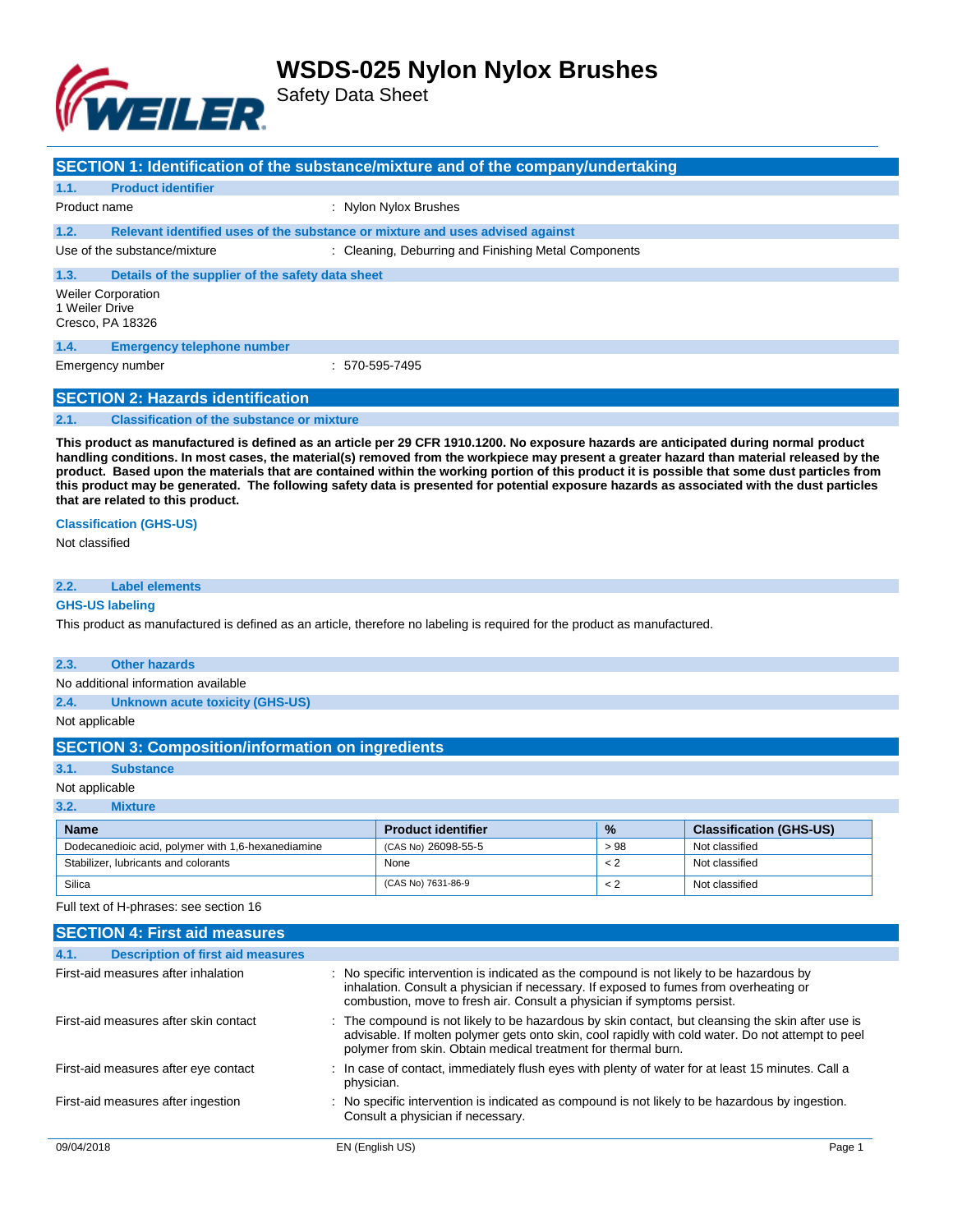Safety Data Sheet

| 4.2.                                                                        |                                                                                                                                                     |                | Most important symptoms and effects, both acute and delayed                                                |  |
|-----------------------------------------------------------------------------|-----------------------------------------------------------------------------------------------------------------------------------------------------|----------------|------------------------------------------------------------------------------------------------------------|--|
|                                                                             | Symptoms/injuries after inhalation<br>Dusts may cause coughing, shortness of breath. Prolonged breathing of dusts may affect<br>breathing capacity. |                |                                                                                                            |  |
| Symptoms/injuries after skin contact                                        |                                                                                                                                                     |                | Dusts may cause irritation. May cause abrasions.                                                           |  |
| Symptoms/injuries after eye contact                                         |                                                                                                                                                     |                | Dust may irritate or damage the eyes without protection.                                                   |  |
|                                                                             | Symptoms/injuries after ingestion                                                                                                                   |                | : None under normal use.                                                                                   |  |
| 4.3.                                                                        |                                                                                                                                                     |                | Indication of any immediate medical attention and special treatment needed                                 |  |
|                                                                             | No additional information available                                                                                                                 |                |                                                                                                            |  |
|                                                                             | <b>SECTION 5: Firefighting measures</b>                                                                                                             |                |                                                                                                            |  |
| 5.1.                                                                        | <b>Extinguishing media</b>                                                                                                                          |                |                                                                                                            |  |
|                                                                             | Suitable extinguishing media                                                                                                                        |                | : Use water, carbon dioxide, foam or dry chemical.                                                         |  |
|                                                                             | Unsuitable extinguishing media                                                                                                                      |                | : None.                                                                                                    |  |
| 5.2.                                                                        | Special hazards arising from the substance or mixture                                                                                               |                |                                                                                                            |  |
| Fire hazard                                                                 |                                                                                                                                                     |                | : Large molten masses may ignite spontaneously in air. Water quenching of such masses is<br>good practice. |  |
|                                                                             | Explosion hazard                                                                                                                                    |                | None known.                                                                                                |  |
| 5.3.                                                                        | <b>Advice for firefighters</b>                                                                                                                      |                |                                                                                                            |  |
|                                                                             | Protection during firefighting                                                                                                                      |                | : Firefighters should wear full protective gear.                                                           |  |
|                                                                             | <b>SECTION 6: Accidental release measures</b>                                                                                                       |                |                                                                                                            |  |
| 6.1.                                                                        |                                                                                                                                                     |                | Personal precautions, protective equipment and emergency procedures                                        |  |
| 6.1.1.                                                                      | For non-emergency personnel                                                                                                                         |                |                                                                                                            |  |
|                                                                             | No additional information available                                                                                                                 |                |                                                                                                            |  |
| 6.1.2.                                                                      | For emergency responders                                                                                                                            |                |                                                                                                            |  |
|                                                                             | No additional information available                                                                                                                 |                |                                                                                                            |  |
| 6.2.                                                                        | <b>Environmental precautions</b>                                                                                                                    |                |                                                                                                            |  |
| None.                                                                       |                                                                                                                                                     |                |                                                                                                            |  |
| 6.3.                                                                        | Methods and material for containment and cleaning up                                                                                                |                |                                                                                                            |  |
| For containment                                                             |                                                                                                                                                     |                | : No special measures required.                                                                            |  |
|                                                                             | Methods for cleaning up                                                                                                                             |                | : Sweep up to prevent a slipping hazard.                                                                   |  |
|                                                                             |                                                                                                                                                     |                |                                                                                                            |  |
| 6.4.                                                                        | <b>Reference to other sections</b>                                                                                                                  |                |                                                                                                            |  |
|                                                                             | No additional information available                                                                                                                 |                |                                                                                                            |  |
|                                                                             | <b>SECTION 7: Handling and storage</b>                                                                                                              |                |                                                                                                            |  |
| 7.1                                                                         | <b>Precautions for safe handling</b>                                                                                                                |                |                                                                                                            |  |
|                                                                             | Precautions for safe handling                                                                                                                       |                | : Handle with care, avoid impact.                                                                          |  |
| <b>Conditions for safe storage, including any incompatibilities</b><br>7.2. |                                                                                                                                                     |                |                                                                                                            |  |
|                                                                             | Storage conditions<br>Store in a cool, dry place. Keep containers tightly closed to prevent moisture absorption and<br>contamination.               |                |                                                                                                            |  |
| <b>Specific end use(s)</b><br>7.3.                                          |                                                                                                                                                     |                |                                                                                                            |  |
| No additional information available                                         |                                                                                                                                                     |                |                                                                                                            |  |
| <b>SECTION 8: Exposure controls/personal protection</b>                     |                                                                                                                                                     |                |                                                                                                            |  |
| <b>Control parameters</b><br>8.1.                                           |                                                                                                                                                     |                |                                                                                                            |  |
| Dodecanedioic acid, polymer with 1,6-hexanediamine (26098-55-5)             |                                                                                                                                                     |                |                                                                                                            |  |
| <b>ACGIH</b>                                                                |                                                                                                                                                     | Not applicable |                                                                                                            |  |
| OSHA                                                                        |                                                                                                                                                     | Not applicable |                                                                                                            |  |
|                                                                             |                                                                                                                                                     |                |                                                                                                            |  |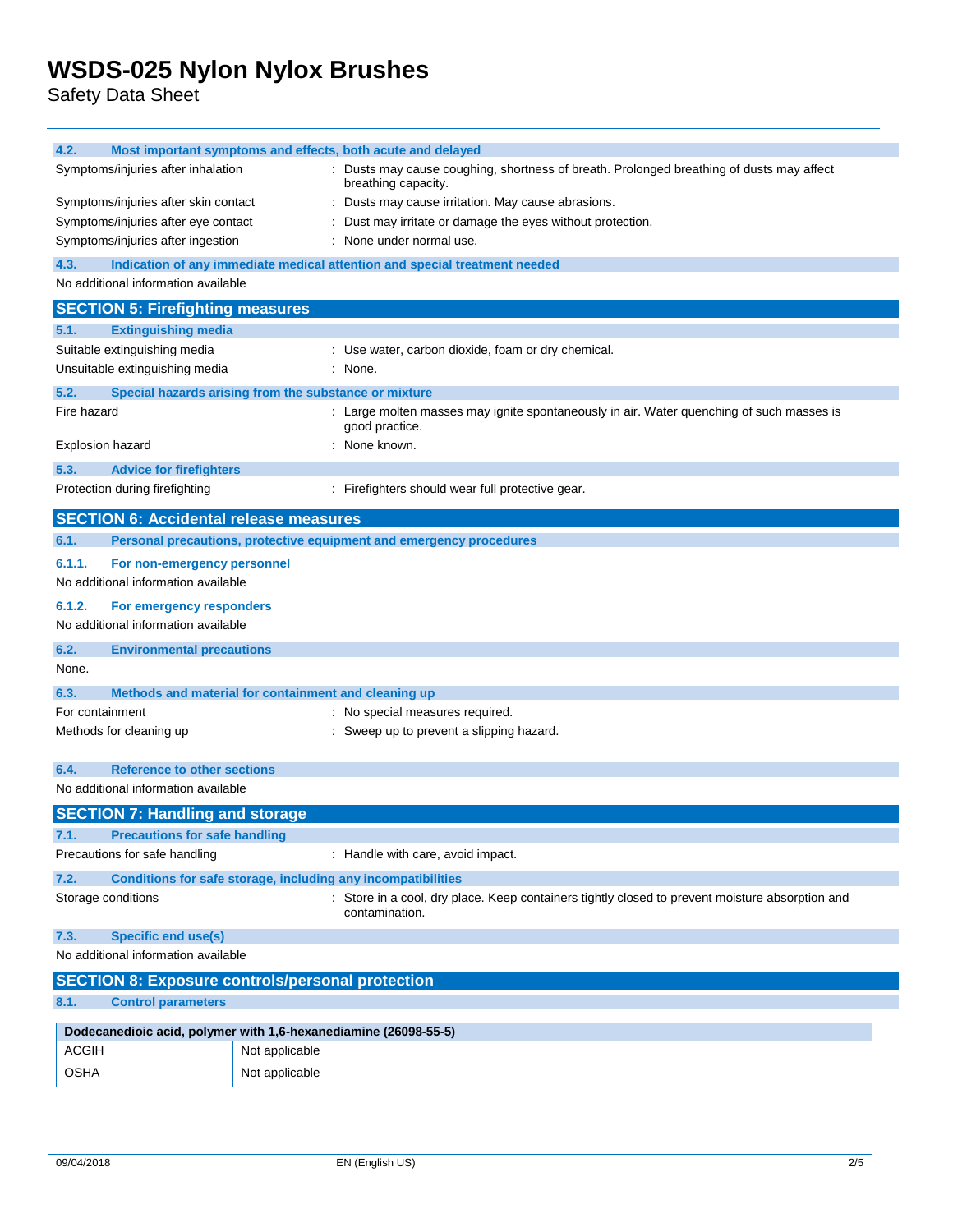Safety Data Sheet

| Silica (7631-86-9) |                                      |                          |  |
|--------------------|--------------------------------------|--------------------------|--|
| <b>IDLH</b>        | US IDLH $(mg/m3)$                    | $3000 \,\mathrm{mg/m^3}$ |  |
| <b>NIOSH</b>       | NIOSH REL (TWA) (mg/m <sup>3</sup> ) | $6 \text{ mg/m}^3$       |  |

Note: Consideration should be given to the base material and coating that are being worked upon.

#### **8.2. Exposure controls**

#### **Appropriate engineering controls:**

Utilize adequate ventilation to minimize the exposure to airborne particulates and maintain the concentration of contaminants below the occupational exposure limits.

#### **Respiratory Protection:**

When exposure limits are exceeded or when the dust concentrations are excessive, approved respirators for those conditions should be used. When selecting the respiratory protection equipment, consideration of the exposure to the coating or the base materials being worked on should be included. Local regulations and standards should be followed where appropriate. The type of respiratory equipment used should be selected according to the contaminate type, form and concentration being produced. Select and use respirators in accordance with applicable regulations and good industrial hygiene practice.

#### **Hand protection:**

The use of cloth or leather gloves is recommended.

#### **Eye Protection:**

Safety googles or face shield over safety glasses with side shields.

#### **Hearing Protection:**

Hearing protection may be required.

#### **Skin and body protection:**

The use of protective clothing should be used as needed to prevent the contamination of personal clothing.

| Information on basic physical and chemical properties<br>9.1.<br>: Solid<br>: Filaments<br>: Colourless.<br>: Odorless<br>: No data available<br>: No data available<br>: No data available<br>: No data available<br>: No data available<br>: No data available<br>: No data available<br>: No data available<br>: No data available<br>: No data available<br>: No data available<br>: No data available<br>$: 1.22 - 1.38$<br>: No data available<br>: Insoluble<br>: No data available<br>: No data available<br>: No data available<br>: No data available<br>: No data available<br>: No data available | <b>SECTION 9: Physical and chemical properties</b> |  |  |  |
|---------------------------------------------------------------------------------------------------------------------------------------------------------------------------------------------------------------------------------------------------------------------------------------------------------------------------------------------------------------------------------------------------------------------------------------------------------------------------------------------------------------------------------------------------------------------------------------------------------------|----------------------------------------------------|--|--|--|
|                                                                                                                                                                                                                                                                                                                                                                                                                                                                                                                                                                                                               |                                                    |  |  |  |
|                                                                                                                                                                                                                                                                                                                                                                                                                                                                                                                                                                                                               | Physical state                                     |  |  |  |
|                                                                                                                                                                                                                                                                                                                                                                                                                                                                                                                                                                                                               | Appearance                                         |  |  |  |
|                                                                                                                                                                                                                                                                                                                                                                                                                                                                                                                                                                                                               | Color                                              |  |  |  |
|                                                                                                                                                                                                                                                                                                                                                                                                                                                                                                                                                                                                               | Odor                                               |  |  |  |
|                                                                                                                                                                                                                                                                                                                                                                                                                                                                                                                                                                                                               | Odor threshold                                     |  |  |  |
|                                                                                                                                                                                                                                                                                                                                                                                                                                                                                                                                                                                                               | pH                                                 |  |  |  |
|                                                                                                                                                                                                                                                                                                                                                                                                                                                                                                                                                                                                               | Melting point                                      |  |  |  |
|                                                                                                                                                                                                                                                                                                                                                                                                                                                                                                                                                                                                               | Freezing point                                     |  |  |  |
|                                                                                                                                                                                                                                                                                                                                                                                                                                                                                                                                                                                                               | Boiling point                                      |  |  |  |
|                                                                                                                                                                                                                                                                                                                                                                                                                                                                                                                                                                                                               | Flash point                                        |  |  |  |
|                                                                                                                                                                                                                                                                                                                                                                                                                                                                                                                                                                                                               | Relative evaporation rate (butyl acetate=1)        |  |  |  |
|                                                                                                                                                                                                                                                                                                                                                                                                                                                                                                                                                                                                               | Flammability (solid, gas)                          |  |  |  |
|                                                                                                                                                                                                                                                                                                                                                                                                                                                                                                                                                                                                               | <b>Explosion limits</b>                            |  |  |  |
|                                                                                                                                                                                                                                                                                                                                                                                                                                                                                                                                                                                                               | Explosive properties                               |  |  |  |
|                                                                                                                                                                                                                                                                                                                                                                                                                                                                                                                                                                                                               | Oxidizing properties                               |  |  |  |
|                                                                                                                                                                                                                                                                                                                                                                                                                                                                                                                                                                                                               | Vapor pressure                                     |  |  |  |
|                                                                                                                                                                                                                                                                                                                                                                                                                                                                                                                                                                                                               | Specific gravity                                   |  |  |  |
|                                                                                                                                                                                                                                                                                                                                                                                                                                                                                                                                                                                                               | Relative vapor density at 20 °C                    |  |  |  |
|                                                                                                                                                                                                                                                                                                                                                                                                                                                                                                                                                                                                               | Solubility                                         |  |  |  |
|                                                                                                                                                                                                                                                                                                                                                                                                                                                                                                                                                                                                               | Log Pow                                            |  |  |  |
|                                                                                                                                                                                                                                                                                                                                                                                                                                                                                                                                                                                                               | Log Kow                                            |  |  |  |
|                                                                                                                                                                                                                                                                                                                                                                                                                                                                                                                                                                                                               | Auto-ignition temperature                          |  |  |  |
|                                                                                                                                                                                                                                                                                                                                                                                                                                                                                                                                                                                                               | Decomposition temperature                          |  |  |  |
|                                                                                                                                                                                                                                                                                                                                                                                                                                                                                                                                                                                                               | Viscosity                                          |  |  |  |
|                                                                                                                                                                                                                                                                                                                                                                                                                                                                                                                                                                                                               | Viscosity, kinematic                               |  |  |  |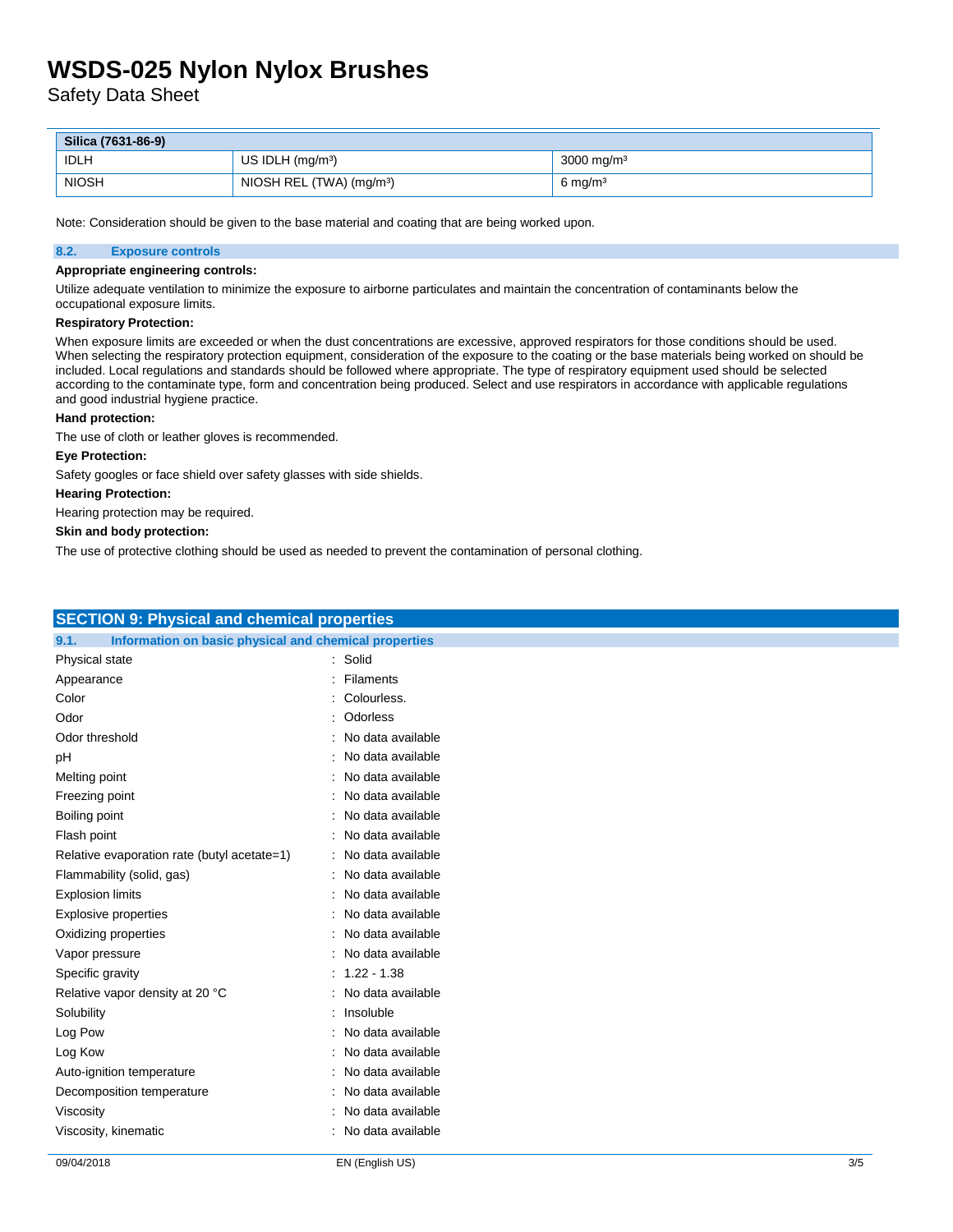Safety Data Sheet

| Viscosity, dynamic                                               | : No data available                                                   |  |  |  |
|------------------------------------------------------------------|-----------------------------------------------------------------------|--|--|--|
| 9.2.<br><b>Other information</b>                                 |                                                                       |  |  |  |
| No additional information available                              |                                                                       |  |  |  |
| <b>SECTION 10: Stability and reactivity</b>                      |                                                                       |  |  |  |
| 10.1.<br><b>Reactivity</b>                                       |                                                                       |  |  |  |
| No additional information available                              |                                                                       |  |  |  |
| 10.2.<br><b>Chemical stability</b>                               |                                                                       |  |  |  |
| The product is stable at normal handling and storage conditions. |                                                                       |  |  |  |
| 10.3.<br><b>Possibility of hazardous reactions</b>               |                                                                       |  |  |  |
| Will not occur.                                                  |                                                                       |  |  |  |
| 10.4.<br><b>Conditions to avoid</b>                              |                                                                       |  |  |  |
| Heating above 340 degrees C                                      |                                                                       |  |  |  |
| 10.5.<br><b>Incompatible materials</b>                           |                                                                       |  |  |  |
| Strong acids and oxidizing agents                                |                                                                       |  |  |  |
| 10.6.<br><b>Hazardous decomposition products</b>                 |                                                                       |  |  |  |
| Cyclopentanone, carbon monoxide, aldehydes, ammonia              |                                                                       |  |  |  |
| <b>SECTION 11: Toxicological information</b>                     |                                                                       |  |  |  |
| 11.1.<br><b>Information on toxicological effects</b>             |                                                                       |  |  |  |
| Acute toxicity                                                   | : Not classified                                                      |  |  |  |
| Skin corrosion/irritation                                        | : Not classified                                                      |  |  |  |
| Serious eye damage/irritation                                    | : Not classified                                                      |  |  |  |
| Respiratory or skin sensitization                                | : Not classified                                                      |  |  |  |
| Germ cell mutagenicity                                           | Not classified                                                        |  |  |  |
| Carcinogenicity                                                  | : Not classified                                                      |  |  |  |
| Reproductive toxicity                                            | : Not classified                                                      |  |  |  |
| Specific target organ toxicity (single exposure)                 | : Not classified                                                      |  |  |  |
| Specific target organ toxicity (repeated<br>exposure)            | : Not classified                                                      |  |  |  |
| Aspiration hazard                                                | : Not classified                                                      |  |  |  |
| <b>SECTION 12: Ecological information</b>                        |                                                                       |  |  |  |
| 12.1.<br><b>Toxicity</b>                                         |                                                                       |  |  |  |
|                                                                  |                                                                       |  |  |  |
| Silica (7631-86-9)                                               |                                                                       |  |  |  |
| LC50 fish 1                                                      | 5000 mg/l (Exposure time: 96 h - Species: Brachydanio rerio [static]) |  |  |  |
| EC50 Daphnia 1                                                   | 7600 mg/l (Exposure time: 48 h - Species: Ceriodaphnia dubia)         |  |  |  |
| No additional information available                              |                                                                       |  |  |  |
| 12.2.<br><b>Persistence and degradability</b>                    |                                                                       |  |  |  |
| No additional information available                              |                                                                       |  |  |  |
| 12.3.<br><b>Bioaccumulative potential</b>                        |                                                                       |  |  |  |
| Silica (7631-86-9)                                               |                                                                       |  |  |  |
| BCF fish 1                                                       | (no bioaccumulation expected)                                         |  |  |  |
|                                                                  |                                                                       |  |  |  |
| No additional information available                              |                                                                       |  |  |  |